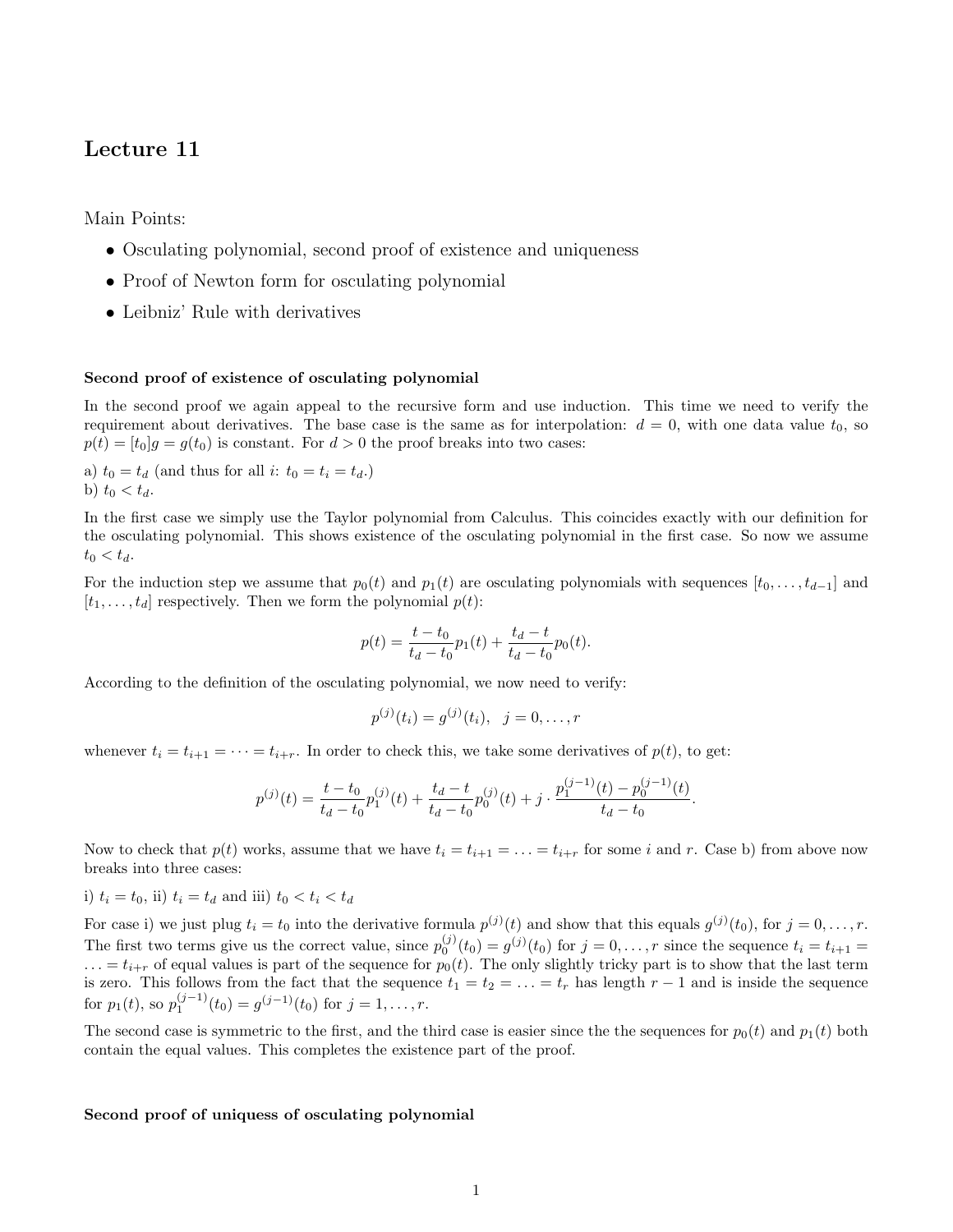For the uniqueness proof we suppose that there are two osculating polynomials  $p(t)$  and  $q(t)$ , and we consider the difference

$$
f(t) = p(t) - q(t).
$$

Then  $f(t)$  is in  $P_d$  and we also have:

$$
f^{(j)}(t_i) = p^{(j)}(t_i) - q^{(j)}(t_i) = g^{(j)}(t_i) - g^{(j)}(t_i) = 0, \quad j = 0, \dots, r
$$

whenever  $t_i = t_{i+1} = \cdots = t_{i+r}$ . By the above fact on multiplicities of zeros for polynomials, this says that whenever there are  $r + 1$  consecutive equal values  $t_i = t_{i+1} = \cdots = t_{i+r}$ , then  $f(t)$  has a zero of multiplicity  $r + 1$  at  $t = t_i$  and hence also has a factor of the form  $(t - t_i)^{r+1}$ .

Since there are  $d+1$  values in the sequence  $t_0, \ldots, t_d$  we can group them into subsequences of equal values. Each such subsequence then corresponds to a factor with exponent equal to the number of terms in the subsequence. The total degree of the product of all such factors is then  $d+1$ . But  $f(t)$  is in  $P_d$  and can only have degree at most d or must be zero. So we conclude that  $f(t)$  is zero, and hence  $p(t) = q(t)$ . This completes the uniqueness proof.

### Proof of the Newton form for the osculating polynomial

In order to establish the Newton form, we proceed in the same way as for the interpolating polynomial. We assume that  $p_0(t)$  is the osculating polynomial with data values  $t_0, \ldots, t_{d-1}$  and that  $p(t)$  is the osculating polynomial with data values  $t_0, \ldots, t_d$ . Then we consider the polynomial  $f(t) = p(t) - p_0(t)$ . This polynomial has the property that

$$
f(t_i) = p(t_i) - p_0(t_i) = 0, \qquad i = 0, \ldots, d - 1,
$$

but many of these values may be repeated. But we also have for the repeated values:

$$
f^{(j)}(t_i) = p^{(j)}(t_i) - p_0^{(j)}(t_i) = 0, \quad j = 0, \dots, r,
$$

whenever  $t_i = t_{i+1} = \cdots = t_r$ . So, by the fact about multiplicity of zeros, we can write

$$
f(t) = p(t) - p_0(t) = C \cdot (t - t_0)(t - t_1) \cdots (t - t_{d-1}),
$$

where many of the factors may be repeated according to the correct multiplicities implied by the above. We can also identify the constant C by equating coefficients of  $t^d$  on both sides to obtain

$$
C=[t_0,\ldots,t_d]g.
$$

Just as we saw with the interpolating polynomial, we can then write

$$
p(t) = q_{d-1}(t) + [t_0, \ldots, t_d]g \cdot (t - t_0)(t - t_1) \cdots (t - t_{d-1}),
$$

where  $q_{d-1}(t) = p_0(t)$ . Repeating this process for  $q_{d-1}(t)$  we obtain

$$
q_{d-1}(t) = q_{d-2}(t) + [t_0, \dots, t_{d-1}]g \cdot (t - t_0)(t - t_1) \cdots (t - t_{d-2})
$$

and continuing in the same way we will arrive at the Newton form:

$$
p(t) = [t_0]g + [t_0, t_1]g \cdot (t - t_0) + [t_0, t_1, t_2]g \cdot (t - t_0)(t - t_1) + \cdots + [t_0, t_1, \ldots, t_d]g \cdot (t - t_0)(t - t_1) \cdots (t - t_{d-1}).
$$

#### Leibniz' Rule with repeated values in the divided differences.

Let  $f(t) = g(t)h(t)$ . Then the divided differences with repeated values also satisfy the Leibniz Rule:

$$
[t_i, t_{i+1}, \dots, t_{i+k}]f = \sum_{r=i}^{i+k} ([t_i, \dots, t_r]g)([t_r, \dots, t_{i+k}]h).
$$

For degree  $d = 2$  it is: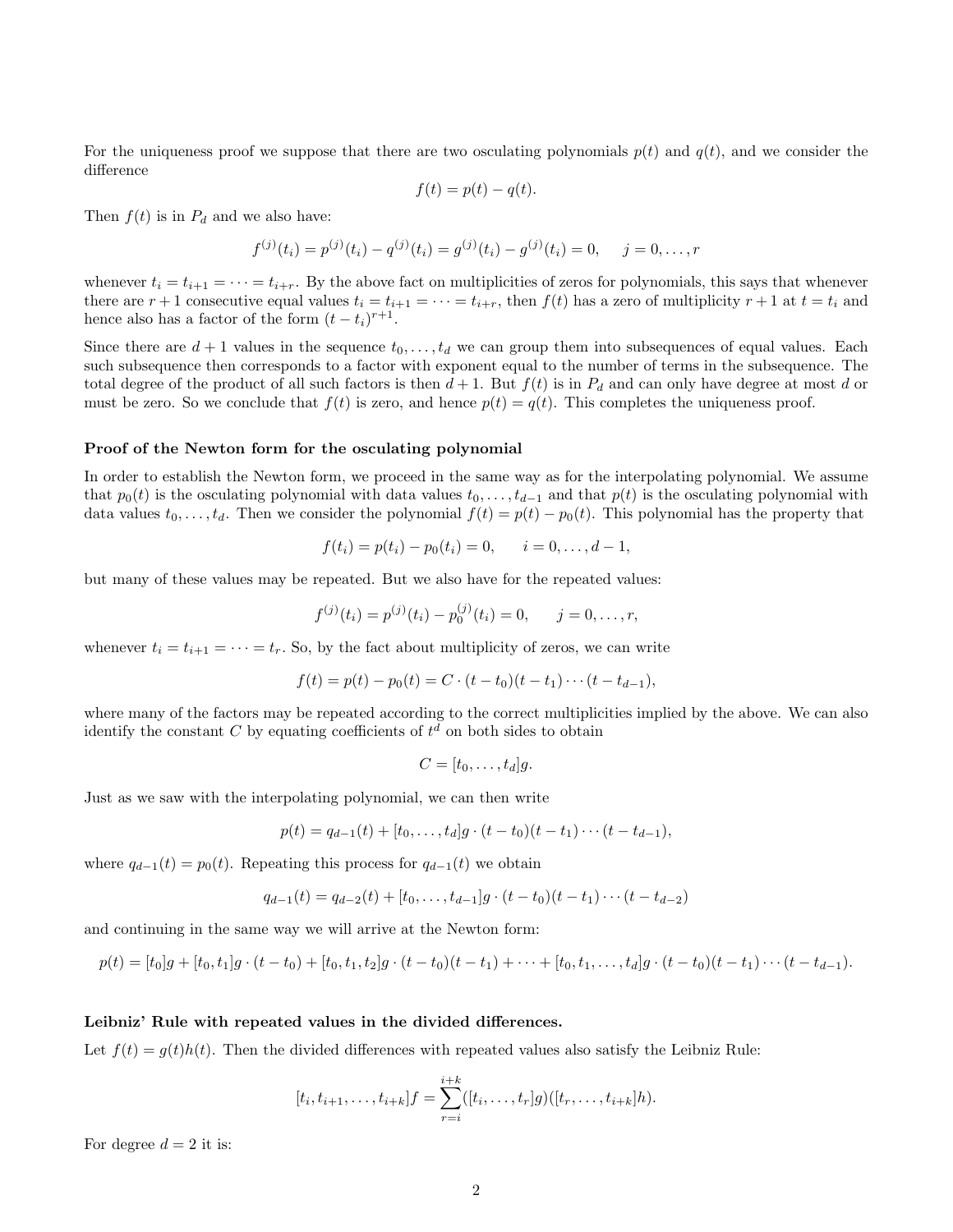$$
[t_0, t_1, t_2]f = [t_0]g[t_0, t_1, t_2]h + [t_0, t_1]g[t_1, t_2]h + [t_0, t_1, t_2]g[t_2]h.
$$

We proved this in the case where all the data values  $t_i$  were distinct, which used the Newton forms for *interpolating* polynomials. Now we consider the case of repeated data values  $t_i = t_{i+1} = \cdots = t_{i+r}$  which is used for Newton forms of osculating polynomials.

The base case is still  $d = 0$ , and since there is only one data value we cannot have any repetition, so it is identical to the previous case. For the rest of the proof, we can proceed exactly as before, using a product of Newton forms for osculating polynomials, and using the uniqueness of the osculating polynomial in  $P_d$ .

## Examples:

• Define the functions:

$$
f(t) = (t-2)^2 + \frac{1}{t}, \quad g(t) = (t-2)^2 + \text{ and } \quad h(t) = \frac{1}{t}.
$$

We will find the osculating polynomials with the data [1, 1, 3, 3] and data functions  $f(t)$ ,  $g(t)$ , and  $h(t)$ . Call these osculating polynomials  $p(t)$ ,  $q(t)$ , and  $r(t)$  respectively. We will verify the Leibniz Rule for  $[1, 1, 3, 3]$ f. First, we have the following divided difference tables:

f(t) : 1 0 0 1 0 <sup>1</sup> 2 1 6 1 18 3 1 3 7 <sup>36</sup> <sup>5</sup> 9 3 1 3 g(t) : 1 0 0 1 0 <sup>1</sup> 4 1 2 1 4 3 1 <sup>3</sup> 4 2 3 1 and h(t) : 1 1 −1 1 1 <sup>1</sup> 3 − 1 <sup>3</sup> − 1 9 3 1 3 1 9 − 1 9 3 1 3

Then we have:

$$
[1, 1, 3, 3]f = \frac{1}{18}
$$

and

$$
[1]g[1, 1, 3, 3]h + [1, 1]g[1, 3, 3]h + [1, 1, 3]g[3, 3]h + [1, 1, 3, 3]g[3]h
$$
  
=  $0 \cdot (-\frac{1}{9}) + 0 \cdot \frac{1}{9} + \frac{1}{4} \cdot (-\frac{1}{9}) + \frac{1}{4} \cdot (\frac{1}{3}) = \frac{1}{18}$ .

We can also verify that the osculating polynomial  $p(t)$  can be found as the appropriate terms taken from the product  $q(t)r(t)$ . Those polynomials can be obtained with Newton forms. For  $p(t)$  and  $q(t)$  we use the tables above to get:

$$
p(t) = 0 + 0 \cdot (t - 1) + \frac{1}{12}(t - 1)^2 + \frac{1}{18}(t - 1)^2(t - 3),
$$
  

$$
q(t) = 0 + 0 \cdot (t - 1) + \frac{1}{4}(t - 1)^2 + \frac{1}{4}(t - 1)^2(t - 3).
$$

For  $r(t)$  we do the divided difference table and Newton form in the reverse order, as we did in the proof.

$$
\begin{array}{ccc}\n3 & \frac{1}{3} & -\frac{1}{9} \\
3 & \frac{1}{3} & -\frac{1}{9} \\
1 & 1 & \frac{1}{3} & -\frac{1}{9} \\
1 & 1 & -1\n\end{array}
$$

So we can write the Newton form:

$$
r(t) = \frac{1}{3} - \frac{1}{9}(t-3) + \frac{1}{9}(t-3)^{2} - \frac{1}{9}(t-3)^{2}(t-1).
$$